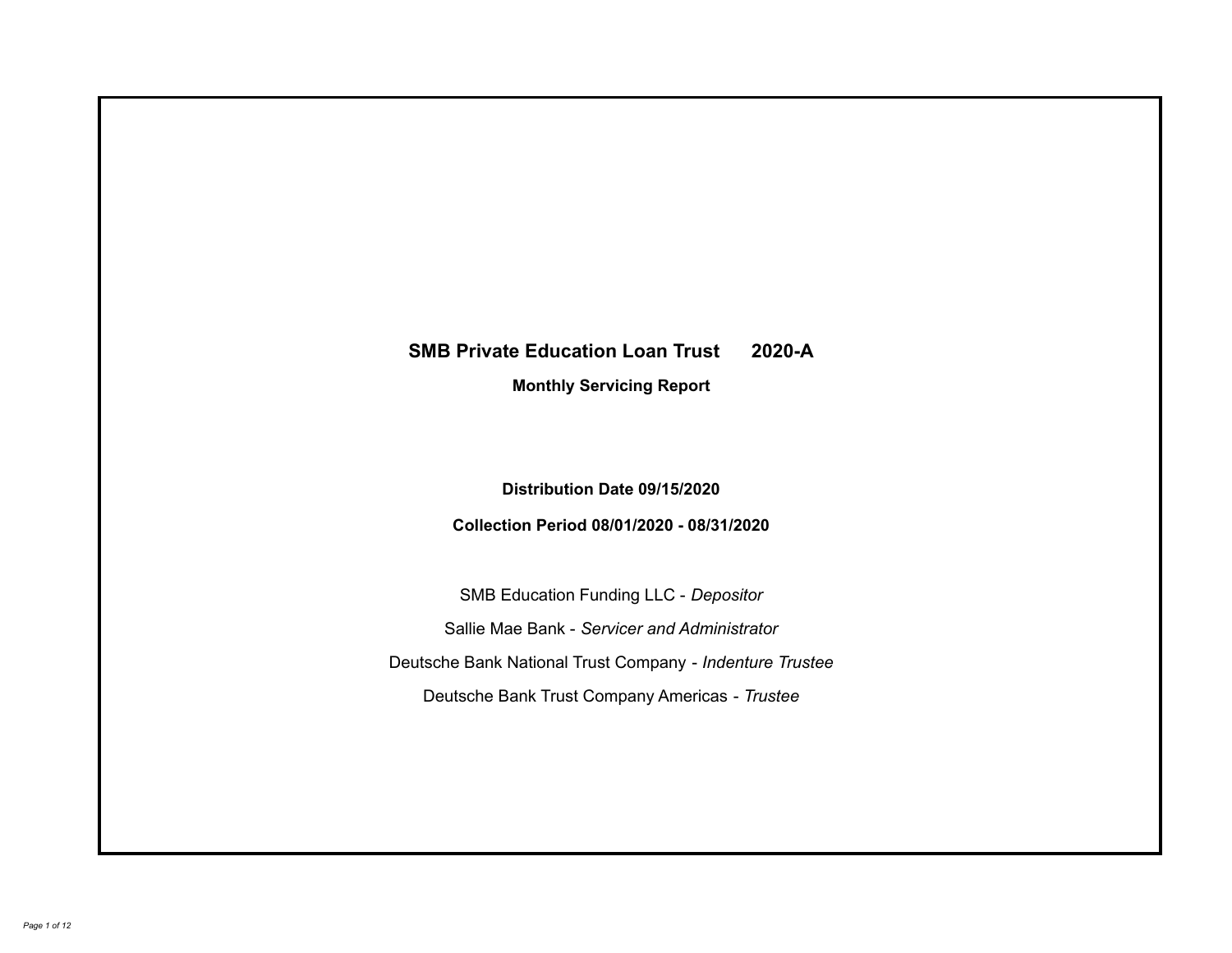| Α | <b>Student Loan Portfolio Characteristics</b>   |                                              | <b>Settlement Date</b><br>02/12/2020 | 07/31/2020            | 08/31/2020            |
|---|-------------------------------------------------|----------------------------------------------|--------------------------------------|-----------------------|-----------------------|
|   | <b>Principal Balance</b>                        |                                              | \$633,058,651.76                     | \$596,845,574.19      | \$589,409,813.34      |
|   | Interest to be Capitalized Balance              |                                              | 43,030,628.43                        | 42,250,189.16         | 43,403,446.29         |
|   | Pool Balance                                    |                                              | \$676,089,280.19                     | \$639,095,763.35      | \$632,813,259.63      |
|   | Weighted Average Coupon (WAC)                   |                                              |                                      |                       |                       |
|   |                                                 | WAC1 (Contractual Interest Rate on the Loan) | 9.50%                                | 8.80%                 | 8.81%                 |
|   |                                                 | WAC2 (Average of Applicable Interest Rate)   | 9.47%                                | 8.64%                 | 8.65%                 |
|   | WAC3 (Average of Actual Interest Rate)          |                                              | 9.38%                                | 8.56%                 | 8.57%                 |
|   | Weighted Average Remaining Term                 |                                              | 138.37                               | 136.16                | 135.93                |
|   | Number of Loans                                 |                                              | 54,630                               | 51,812                | 51,241                |
|   | Number of Borrowers<br>Pool Factor              |                                              | 52,691                               | 50,007<br>0.945283089 | 49,466<br>0.935990672 |
|   | Since Issued Total Constant Prepayment Rate (1) |                                              |                                      | 10.97%                | 10.87%                |
|   |                                                 |                                              |                                      |                       |                       |
| В | <b>Debt Securities</b>                          | <b>Cusip/Isin</b>                            | 08/17/2020                           |                       | 09/15/2020            |
|   | A <sub>1</sub>                                  | 78449UAA6                                    | \$145,842,830.88                     |                       | \$136,870,890.41      |
|   | A <sub>2</sub> A                                | 78449UAB4                                    | \$320,000,000.00                     |                       | \$320,000,000.00      |
|   | A2B                                             | 78449UAC2                                    | \$50,000,000.00                      |                       | \$50,000,000.00       |
|   | В                                               | 78449UAD0                                    | \$47,000,000.00                      |                       | \$47,000,000.00       |
|   |                                                 |                                              |                                      |                       |                       |
| C | <b>Certificates</b>                             | <b>Cusip/Isin</b>                            | 08/17/2020                           |                       | 09/15/2020            |
|   | Residual                                        | 78449UAE8                                    | \$100,000.00                         |                       | \$100,000.00          |
|   |                                                 |                                              |                                      |                       |                       |
| D | <b>Account Balances</b>                         |                                              | 08/17/2020                           |                       | 09/15/2020            |
|   | Reserve Account Balance                         |                                              | \$1,729,328.00                       |                       | \$1,729,328.00        |
|   |                                                 |                                              |                                      |                       |                       |
| E | <b>Asset / Liability</b>                        |                                              | 08/17/2020                           |                       | 09/15/2020            |
|   | Overcollateralization Percentage                |                                              | 11.93%                               |                       | 12.47%                |
|   | Specified Overcollateralization Amount          |                                              | \$159,773,940.84                     |                       | \$158,203,314.91      |
|   | <b>Actual Overcollateralization Amount</b>      |                                              | \$76,252,932.47                      |                       | \$78,942,369.22       |

(1) For additional information, see 'Since Issued CPR Methodology' found on page 11 of this report.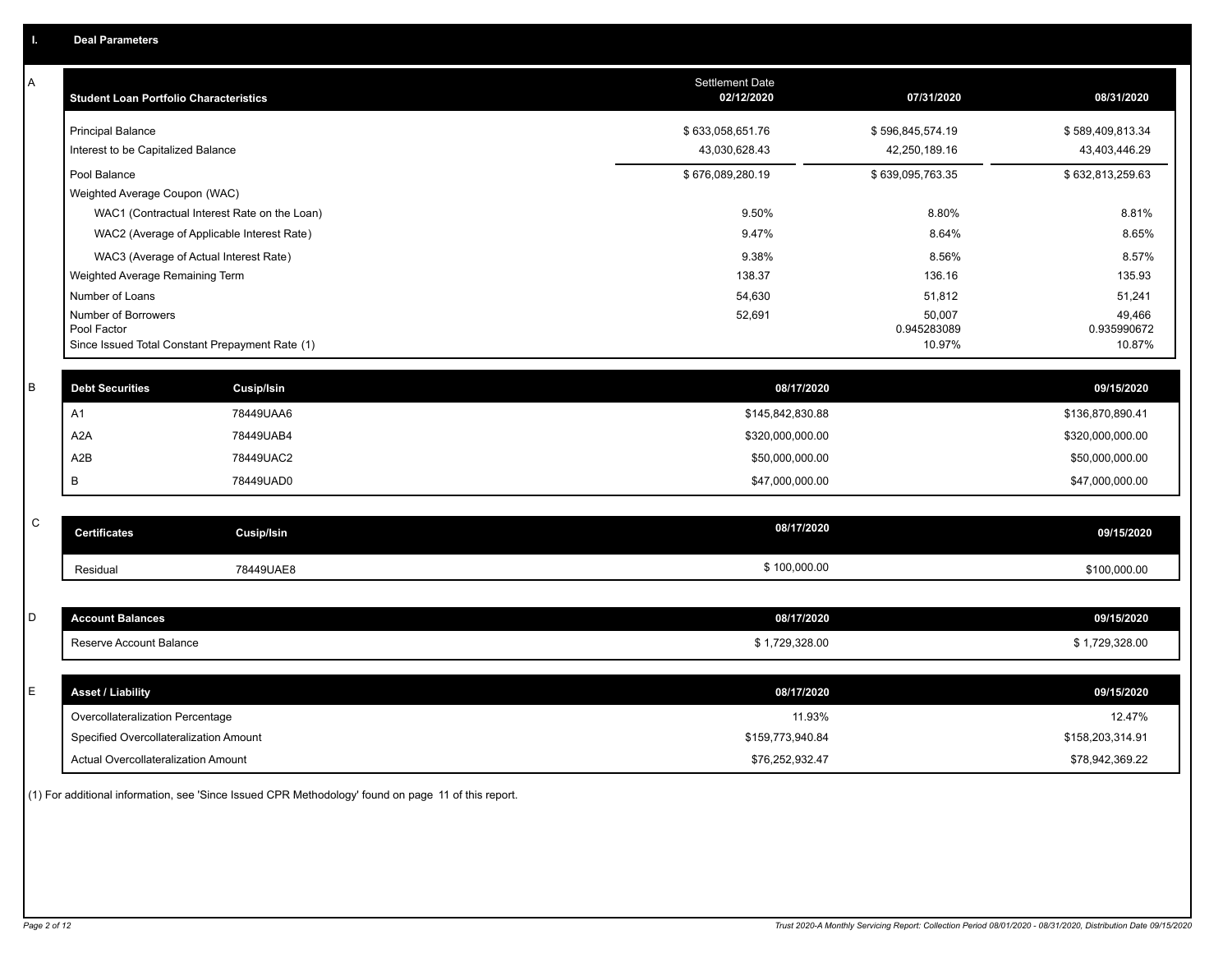| Α | <b>Student Loan Principal Receipts</b>                           |                 |
|---|------------------------------------------------------------------|-----------------|
|   | <b>Borrower Principal</b>                                        | 7,499,319.99    |
|   | <b>Consolidation Activity Principal</b>                          | 0.00            |
|   | Seller Principal Reimbursement                                   | 0.00            |
|   | Servicer Principal Reimbursement                                 | 0.00            |
|   | Delinquent Principal Purchases by Servicer                       | 0.00            |
|   | <b>Other Principal Deposits</b>                                  | 42,328.62       |
|   | <b>Total Principal Receipts</b>                                  | \$7,541,648.61  |
| В | <b>Student Loan Interest Receipts</b>                            |                 |
|   | Borrower Interest                                                | 2,635,623.89    |
|   | <b>Consolidation Activity Interest</b>                           | 0.00            |
|   | Seller Interest Reimbursement                                    | 317.06          |
|   | Servicer Interest Reimbursement                                  | 0.00            |
|   | Delinquent Interest Purchases by Servicer                        | 0.00            |
|   | Other Interest Deposits                                          | 131.73          |
|   | <b>Total Interest Receipts</b>                                   | \$2,636,072.68  |
| C | <b>Recoveries on Realized Losses</b>                             | \$6,632.18      |
| D | <b>Investment Income</b>                                         | \$198.18        |
| E | <b>Funds Borrowed from Next Collection Period</b>                | \$0.00          |
| F | <b>Funds Repaid from Prior Collection Period</b>                 | \$0.00          |
| G | <b>Loan Sale or Purchase Proceeds</b>                            | \$0.00          |
| H | Initial Deposits to Distribution Account                         | \$0.00          |
|   | <b>Excess Transferred from Other Accounts</b>                    | \$0.00          |
| J | <b>Borrower Benefit Reimbursements</b>                           | \$0.00          |
| Κ | <b>Other Deposits</b>                                            | \$0.00          |
| L | <b>Other Fees Collected</b>                                      | \$0.00          |
| М | <b>AVAILABLE FUNDS</b>                                           | \$10,184,551.65 |
| N | Non-Cash Principal Activity During Collection Period             | \$105,887.76    |
| O | Aggregate Purchased Amounts by the Depositor, Servicer or Seller | \$42,460.35     |
| P | Aggregate Loan Substitutions                                     | \$0.00          |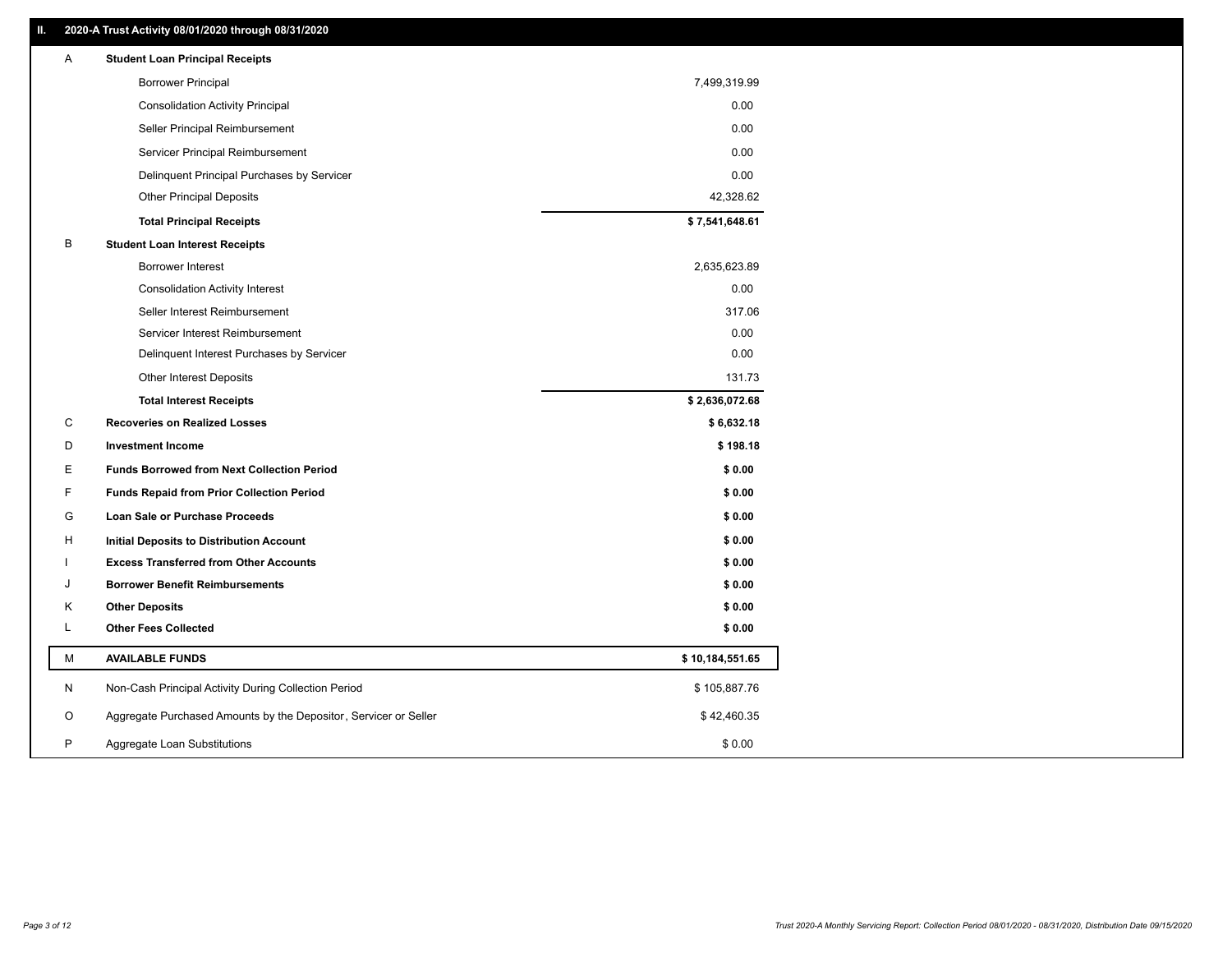|                   |                       |                          |         |                                                           | <b>Loans by Repayment Status</b> |                            |                          |         |                                                           |                |                            |
|-------------------|-----------------------|--------------------------|---------|-----------------------------------------------------------|----------------------------------|----------------------------|--------------------------|---------|-----------------------------------------------------------|----------------|----------------------------|
|                   |                       |                          |         | 08/31/2020                                                |                                  |                            |                          |         | 07/31/2020                                                |                |                            |
|                   |                       | <b>Wtd Avg</b><br>Coupon | # Loans | Principal and<br><b>Interest Accrued</b><br>to Capitalize | % of Principal                   | % of Loans in<br>Repay (1) | <b>Wtd Avg</b><br>Coupon | # Loans | Principal and<br><b>Interest Accrued</b><br>to Capitalize | % of Principal | % of Loans in<br>Repay (1) |
| INTERIM:          | IN SCHOOL             | 9.74%                    | 6,506   | \$90,104,824.21                                           | 14.239%                          | $-$ %                      | 9.73%                    | 6,669   | \$91,325,792.77                                           | 14.290%        | $-$ %                      |
|                   | GRACE                 | 9.38%                    | 3,050   | \$43,799,550.16                                           | 6.921%                           | $-$ %                      | 9.38%                    | 2,955   | \$42,539,871.66                                           | 6.656%         | $-$ %                      |
|                   | <b>DEFERMENT</b>      | 8.86%                    | 1,890   | \$23,904,739.36                                           | 3.778%                           | $-$ %                      | 8.81%                    | 1,847   | \$23,046,679.92                                           | 3.606%         | $-$ %                      |
| <b>REPAYMENT:</b> | <b>CURRENT</b>        | 8.20%                    | 36,718  | \$432,154,515.83                                          | 68.291%                          | 90.979%                    | 8.19%                    | 36,966  | \$434,921,308.50                                          | 68.053%        | 90.198%                    |
|                   | 31-60 DAYS DELINQUENT | 9.09%                    | 575     | \$7,366,604.30                                            | 1.164%                           | 1.551%                     | 8.71%                    | 501     | \$6,773,790.75                                            | 1.060%         | 1.405%                     |
|                   | 61-90 DAYS DELINQUENT | 8.71%                    | 235     | \$3,180,866.95                                            | 0.503%                           | 0.670%                     | 9.46%                    | 171     | \$2,399,300.51                                            | 0.375%         | 0.498%                     |
|                   | > 90 DAYS DELINQUENT  | 9.49%                    | 103     | \$1,578,853.61                                            | 0.249%                           | 0.332%                     | 9.35%                    | 113     | \$1,725,346.08                                            | 0.270%         | 0.358%                     |
|                   | FORBEARANCE           | 8.76%                    | 2,164   | \$30,723,305.21                                           | 4.855%                           | 6.468%                     | 8.80%                    | 2,590   | \$36,363,673.16                                           | 5.690%         | 7.541%                     |
| <b>TOTAL</b>      |                       |                          | 51,241  | \$632,813,259.63                                          | 100.00%                          | 100.00%                    |                          | 51,812  | \$639,095,763.35                                          | 100.00%        | 100.00%                    |

Percentages may not total 100% due to rounding \*

1 Loans classified in "Repayment" include any loan for which interim interest only, \$25 fixed payments or full principal and interest payments are due.

|                         |                                                                                                                              |                          |         |                                                           | <b>Loans by Borrower Status</b> |                                |                          |         |                                                                  |                |                                |
|-------------------------|------------------------------------------------------------------------------------------------------------------------------|--------------------------|---------|-----------------------------------------------------------|---------------------------------|--------------------------------|--------------------------|---------|------------------------------------------------------------------|----------------|--------------------------------|
|                         |                                                                                                                              |                          |         | 08/31/2020                                                |                                 |                                |                          |         | 07/31/2020                                                       |                |                                |
|                         |                                                                                                                              | <b>Wtd Avg</b><br>Coupon | # Loans | Principal and<br><b>Interest Accrued</b><br>to Capitalize | % of Principal                  | % of Loans in<br>P&I Repay (2) | <b>Wtd Avg</b><br>Coupon | # Loans | <b>Principal and</b><br><b>Interest Accrued</b><br>to Capitalize | % of Principal | % of Loans in<br>P&I Repay (2) |
| INTERIM:                | IN SCHOOL                                                                                                                    | 9.19%                    | 13,682  | \$193,341,536.34                                          | 30.553%                         | $-$ %                          | 9.18%                    | 13,996  | \$196,080,830.66                                                 | 30.681%        | $-$ %                          |
|                         | <b>GRACE</b>                                                                                                                 | 8.81%                    | 6,230   | \$90,986,483.44                                           | 14.378%                         | $-$ %                          | 8.81%                    | 6,096   | \$89,588,800.16                                                  | 14.018%        | $-$ %                          |
|                         | <b>DEFERMENT</b>                                                                                                             | 8.54%                    | 3,491   | \$43,290,601.33                                           | 6.841%                          | $-$ %                          | 8.53%                    | 3,405   | \$41,771,305.73                                                  | 6.536%         | $-$ %                          |
| P&I REPAYMENT:          | <b>CURRENT</b>                                                                                                               | 7.99%                    | 24,830  | \$263,246,800.05                                          | 41.599%                         | 86.255%                        | 7.97%                    | 25,006  | \$265,475,861.60                                                 | 41.539%        | 85.183%                        |
|                         | 31-60 DAYS DELINQUENT                                                                                                        | 9.06%                    | 525     | \$6,733,562.98                                            | 1.064%                          | 2.206%                         | 8.66%                    | 443     | \$5,792,337.14                                                   | 0.906%         | 1.859%                         |
|                         | 61-90 DAYS DELINQUENT                                                                                                        | 8.70%                    | 219     | \$2,941,625.92                                            | 0.465%                          | 0.964%                         | 9.45%                    | 166     | \$2,357,895.34                                                   | 0.369%         | 0.757%                         |
|                         | > 90 DAYS DELINQUENT                                                                                                         | 9.49%                    | 100     | \$1,549,344.36                                            | 0.245%                          | 0.508%                         | 9.37%                    | 110     | \$1,665,059.56                                                   | 0.261%         | 0.534%                         |
|                         | FORBEARANCE                                                                                                                  | 8.76%                    | 2,164   | \$30,723,305.21                                           | 4.855%                          | 10.067%                        | 8.80%                    | 2,590   | \$36,363,673.16                                                  | 5.690%         | 11.668%                        |
| <b>TOTAL</b><br>$\star$ | Percentages may not total 100% due to rounding                                                                               |                          | 51,241  | \$632,813,259.63                                          | 100.00%                         | 100.00%                        |                          | 51,812  | \$639,095,763.35                                                 | 100.00%        | 100.00%                        |
|                         | 2 Loans classified in "P&I Repayment" includes only those loans for which scheduled principal and interest payments are due. |                          |         |                                                           |                                 |                                |                          |         |                                                                  |                |                                |

WAC reflects WAC3 To conform with company standard reporting these sections now include Princial and Interest Accrued to Capitalize .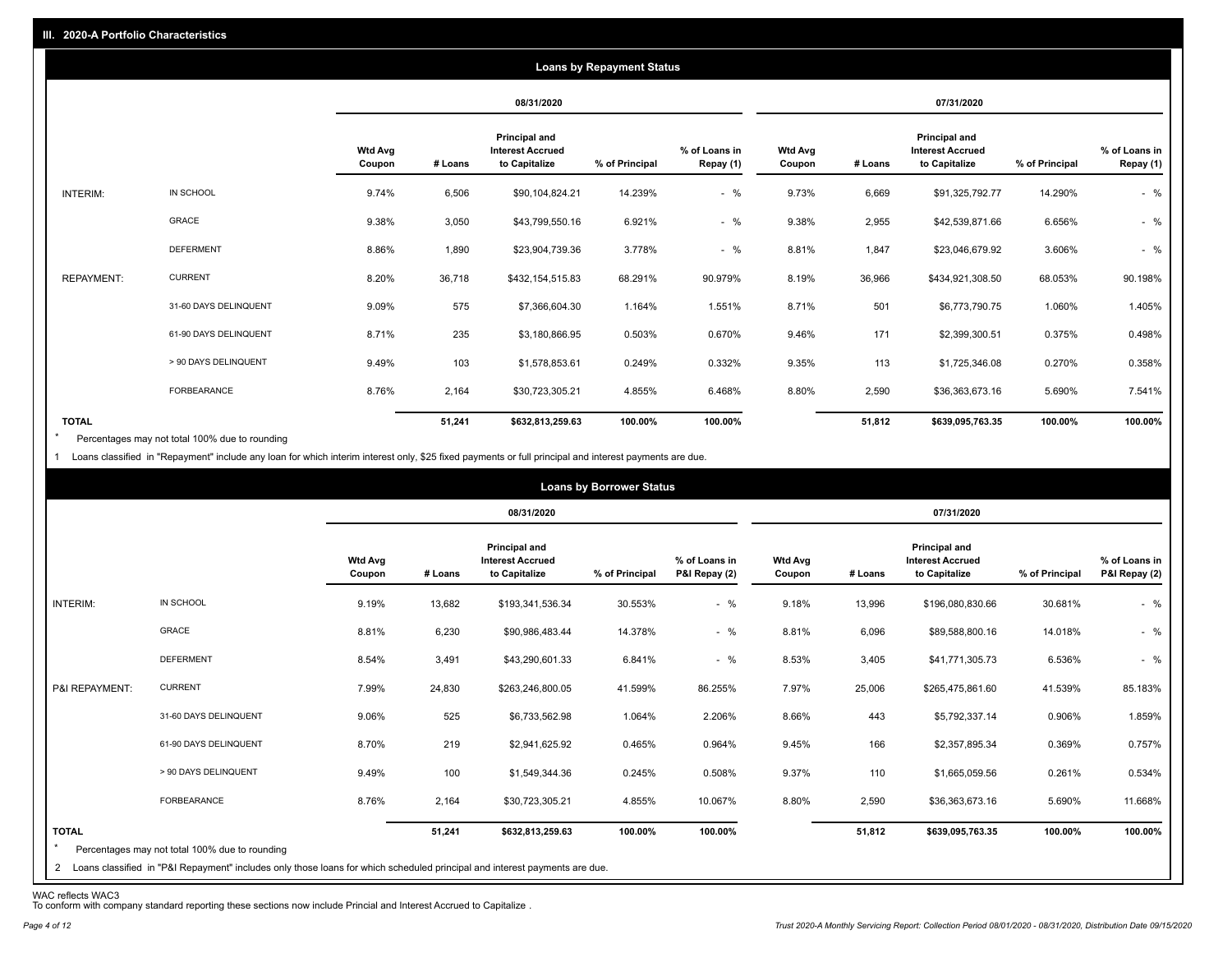|                                                                                                  | 8/31/2020        | 7/31/2020        |
|--------------------------------------------------------------------------------------------------|------------------|------------------|
| Pool Balance                                                                                     | \$632,813,259.63 | \$639,095,763.35 |
| Total # Loans                                                                                    | 51,241           | 51,812           |
| Total # Borrowers                                                                                | 49,466           | 50,007           |
| Weighted Average Coupon                                                                          | 8.65%            | 8.64%            |
| Weighted Average Remaining Term                                                                  | 135.93           | 136.16           |
| Percent of Pool - Cosigned                                                                       | 92.5%            | 92.5%            |
| Percent of Pool - Non Cosigned                                                                   | 7.5%             | 7.5%             |
| Borrower Interest Accrued for Period                                                             | \$4,262,902.25   | \$4,312,552.64   |
| Outstanding Borrower Interest Accrued                                                            | \$48,389,419.34  | \$47,454,340.23  |
| Gross Principal Realized Loss - Periodic *                                                       | \$548,998.67     | \$498,223.63     |
| Gross Principal Realized Loss - Cumulative *                                                     | \$1,910,519.47   | \$1,361,520.80   |
| Recoveries on Realized Losses - Periodic                                                         | \$6,632.18       | \$18,170.37      |
| Recoveries on Realized Losses - Cumulative                                                       | \$34,632.60      | \$28,000.42      |
| Net Losses - Periodic                                                                            | \$542,366.49     | \$480,053.26     |
| Net Losses - Cumulative                                                                          | \$1,875,886.87   | \$1,333,520.38   |
| Non-Cash Principal Activity - Capitalized Interest                                               | \$654,930.50     | \$2,500,870.50   |
| Since Issued Total Constant Prepayment Rate (CPR) (1)                                            | 10.87%           | 10.97%           |
| <b>Loan Substitutions</b>                                                                        | \$0.00           | \$0.00           |
| <b>Cumulative Loan Substitutions</b>                                                             | \$0.00           | \$0.00           |
| <b>Unpaid Servicing Fees</b>                                                                     | \$0.00           | \$0.00           |
| <b>Unpaid Administration Fees</b>                                                                | \$0.00           | \$0.00           |
| <b>Unpaid Carryover Servicing Fees</b>                                                           | \$0.00           | \$0.00           |
| Note Interest Shortfall                                                                          | \$0.00           | \$0.00           |
| Loans in Modification                                                                            | \$14,720,422.53  | \$14,712,324.92  |
| % of Loans in Modification as a % of Loans in Repayment (P&I)                                    | 5.36%            | 5.34%            |
|                                                                                                  |                  |                  |
| % Annualized Gross Principal Realized Loss - Periodic as a %<br>of Loans in Repayment (P&I) * 12 | 2.40%            | 2.17%            |
| % Gross Principal Realized Loss - Cumulative as a % of                                           |                  |                  |
| Original Pool Balance                                                                            | 0.28%            | 0.20%            |
|                                                                                                  |                  |                  |

\* In accordance with the Servicer's current policies and procedures, after September 1, 2017 loans subject to bankruptcy claims generally will not be reported as a charged- off unless and until they are delinquent for 120

(1) For additional information, see 'Since Issued CPR Methodology' found on page 11 of this report.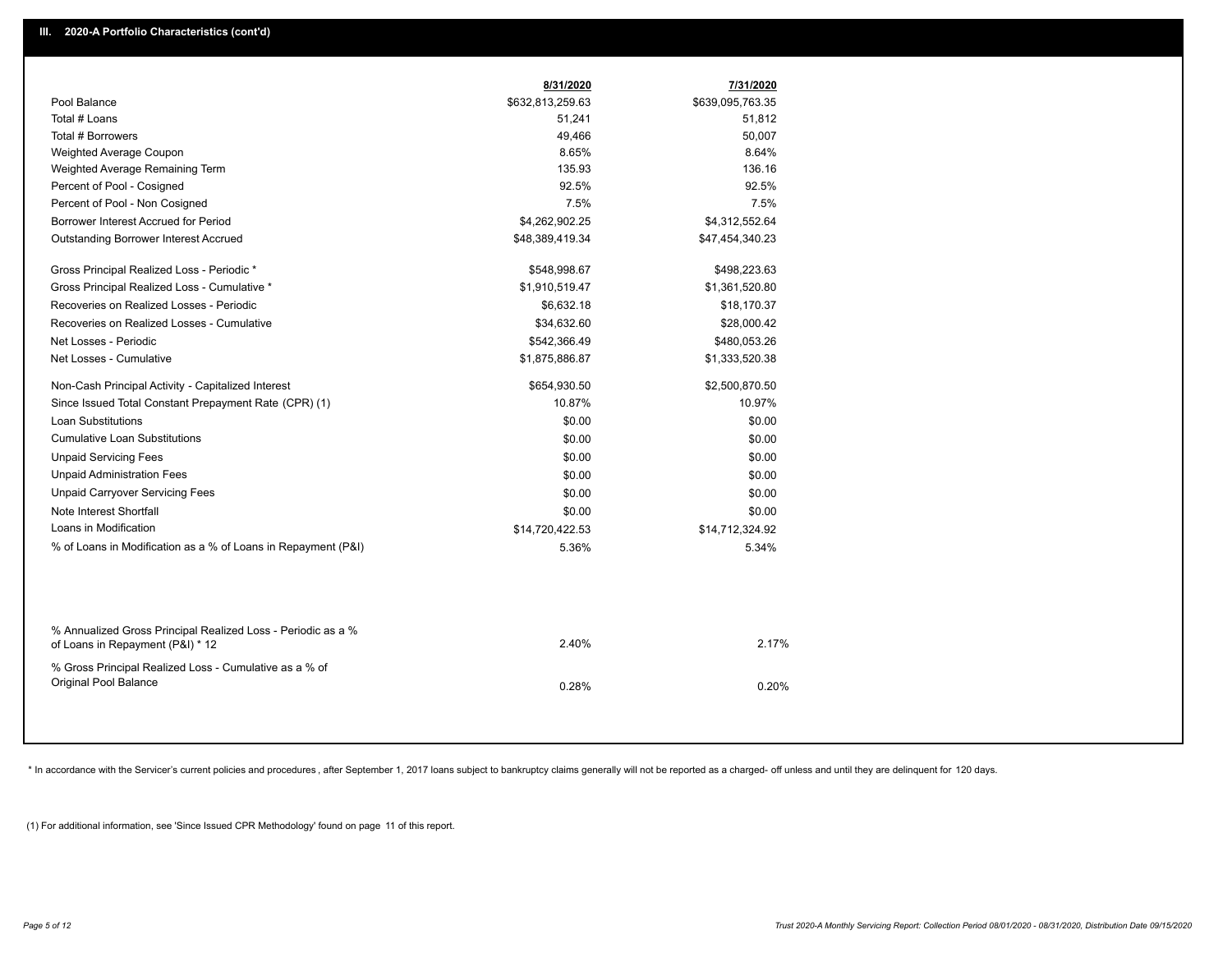#### **Loan Program**  A

|                                    | Weighted<br><b>Average Coupon</b> | # LOANS | <b>\$ AMOUNT</b> | $%$ *     |
|------------------------------------|-----------------------------------|---------|------------------|-----------|
| - Smart Option Interest-Only Loans | 7.45%                             | 13.090  | \$128,195,585.41 | 20.258%   |
| - Smart Option Fixed Pay Loans     | 8.63%                             | 13,011  | \$197,245,513.78 | 31.170%   |
| - Smart Option Deferred Loans      | 8.99%                             | 25.140  | \$307,372,160.44 | 48.572%   |
| - Other Loan Programs              | $0.00\%$                          | 0       | \$0.00           | $0.000\%$ |
| Total                              | 8.57%                             | 51,241  | \$632,813,259.63 | 100.000%  |

\* Percentages may not total 100% due to rounding

B

C

**Index Type**

|                       | Weighted<br><b>Average Coupon</b> | # LOANS  | <b>\$ AMOUNT</b> | $%$ *     |
|-----------------------|-----------------------------------|----------|------------------|-----------|
| - Fixed Rate Loans    | 9.60%                             | 21,183   | \$272,544,537.01 | 43.069%   |
| - LIBOR Indexed Loans | 7.79%                             | 30.058   | \$360,268,722.62 | 56.931%   |
| - Other Index Rates   | $0.00\%$                          | $\Omega$ | \$0.00           | $0.000\%$ |
| <b>Total</b>          | 8.57%                             | 51,241   | \$632,813,259.63 | 100.000%  |

\* Percentages may not total 100% due to rounding

## **Weighted Average Recent FICO**

| (2)<br>Wtd Avg Recent FICO Band | # LOANS        | <b>\$ AMOUNT</b> | $%$ *    |
|---------------------------------|----------------|------------------|----------|
| $0 - 639$                       | 2,717          | \$30,813,133.29  | 4.869%   |
| 640 - 669                       | 2,836          | \$33,378,883.04  | 5.275%   |
| 670 - 699                       | 5,752          | \$70,896,242.76  | 11.203%  |
| 700 - 739                       | 11,590         | \$145,514,629.75 | 22.995%  |
| $740 +$                         | 28,344         | \$352,204,473.80 | 55.657%  |
| $N/A$ <sub>(1)</sub>            | $\overline{2}$ | \$5,896.99       | 0.001%   |
| <b>Total</b>                    | 51,241         | \$632,813,259.63 | 100.000% |
|                                 |                |                  |          |

WAC reflects WAC3

To conform with company standard reporting these sections now include Princial and Interest Accrued to Capitalize .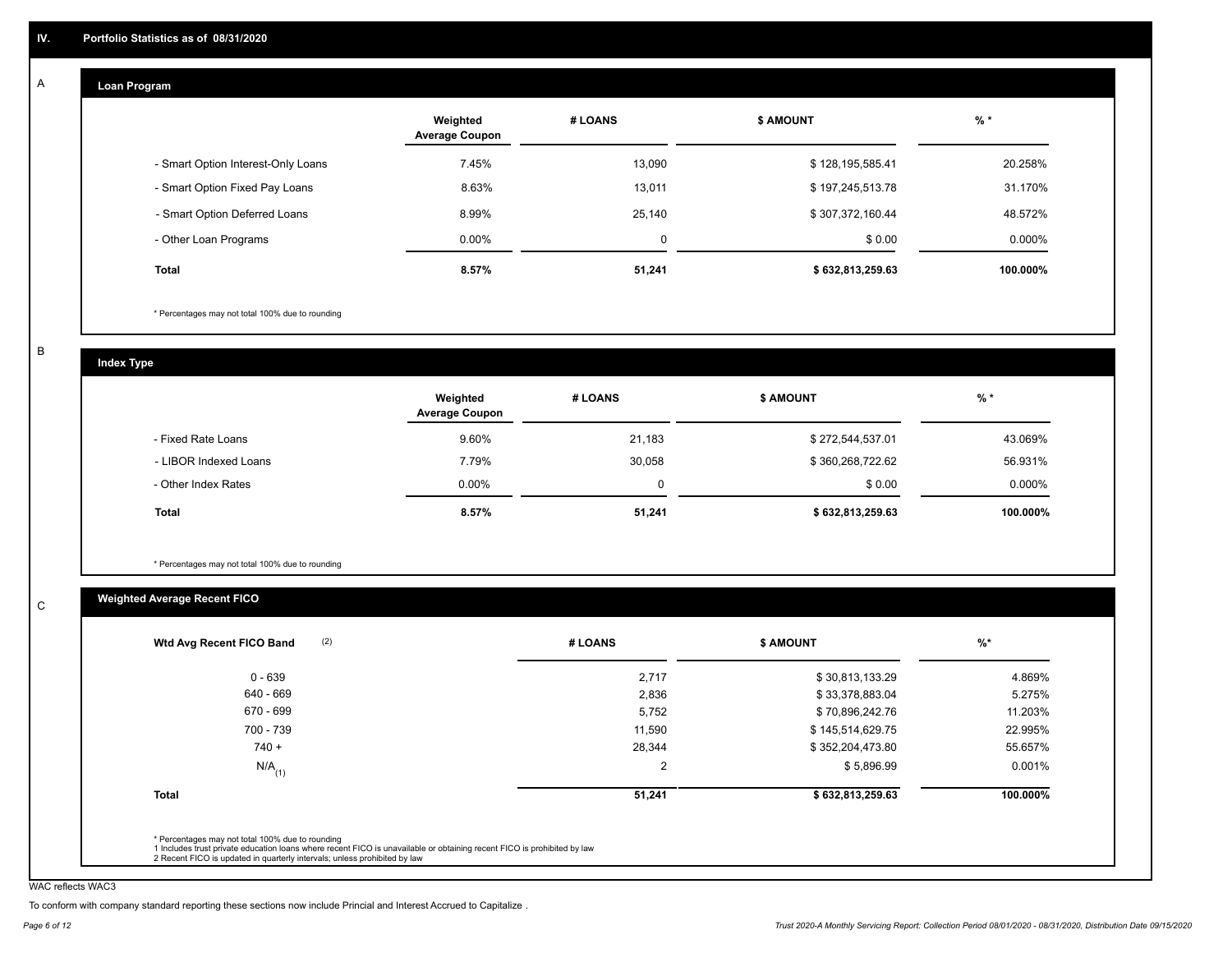| V. |       | 2020-A Reserve Account and Principal Distribution Calculations                       |                  |  |
|----|-------|--------------------------------------------------------------------------------------|------------------|--|
| Α. |       | <b>Reserve Account</b>                                                               |                  |  |
|    |       | Specified Reserve Account Balance                                                    | \$1,729,328.00   |  |
|    |       | Actual Reserve Account Balance                                                       | \$1,729,328.00   |  |
| В. |       | <b>Principal Distribution Amount</b>                                                 |                  |  |
|    | i.    | Class A Notes Outstanding                                                            | \$515,842,830.88 |  |
|    | ii.   | Pool Balance                                                                         | \$632,813,259.63 |  |
|    | iii.  | First Priority Principal Distribution Amount (i - ii)                                | \$0.00           |  |
|    | iv.   | Class A and B Notes Outstanding                                                      | \$562,842,830.88 |  |
|    | ٧.    | First Priority Principal Distribution Amount                                         | \$0.00           |  |
|    | vi.   | Pool Balance                                                                         | \$632,813,259.63 |  |
|    | vii.  | Specified Overcollateralization Amount                                               | \$158,203,314.91 |  |
|    | viii. | Regular Principal Distribution Amount (if (iv > 0, (iv - v) - (vi - vii))            | \$88,232,886.16  |  |
|    | ix.   | Pool Balance                                                                         | \$632,813,259.63 |  |
|    | х.    | 10% of Initial Pool Balance                                                          | \$67,608,928.02  |  |
|    | xi.   | First Priority Principal Distribution Amount                                         | \$0.00           |  |
|    | xii.  | Regular Principal Distribution Amount                                                | \$88,232,886.16  |  |
|    | xiii. | Available Funds (after payment of waterfall items A through I)                       | \$0.00           |  |
|    |       | xiv. Additional Principal Distribution Amount (if(vi <= x,min(xiii, vi - xi - xii))) | \$0.00           |  |
|    |       |                                                                                      |                  |  |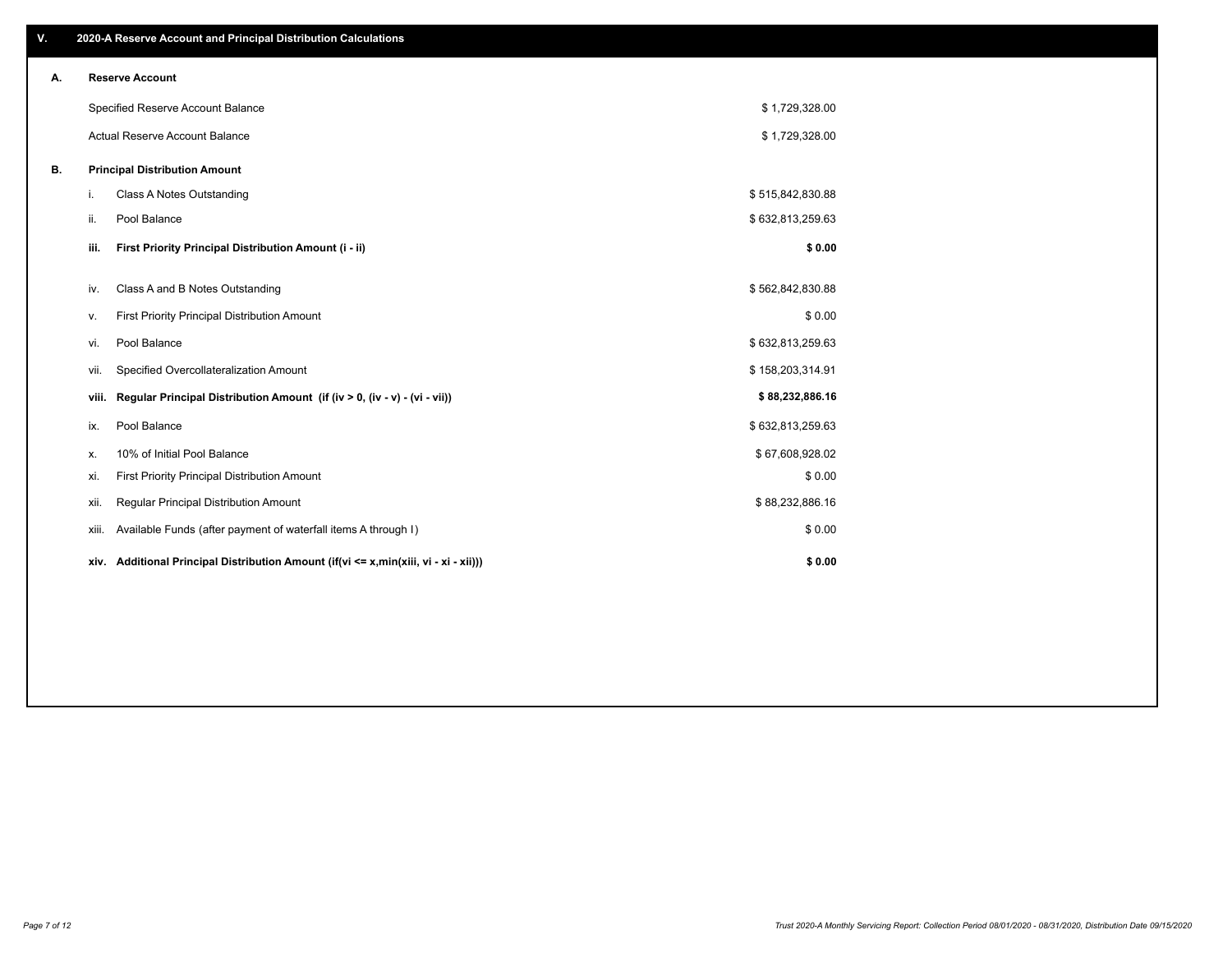|              |                                                                                             | Paid                   | <b>Funds Balance</b>             |
|--------------|---------------------------------------------------------------------------------------------|------------------------|----------------------------------|
|              | <b>Total Available Funds</b>                                                                |                        | \$10,184,551.65                  |
| A            | <b>Trustee Fees</b>                                                                         | \$0.00                 | \$10,184,551.65                  |
| В            | <b>Servicing Fees</b>                                                                       | \$397,897.05           | \$9,786,654.60                   |
| C            | i. Administration Fees<br>ii. Unreimbursed Administrator Advances plus any Unpaid           | \$8,333.00<br>\$0.00   | \$9,778,321.60<br>\$9,778,321.60 |
| D            | Class A Noteholders Interest Distribution Amount                                            | \$688,881.13           | \$9,089,440.47                   |
| E.<br>F.     | <b>First Priority Principal Payment</b><br>Class B Noteholders Interest Distribution Amount | \$0.00<br>\$117,500.00 | \$9,089,440.47<br>\$8,971,940.47 |
| G            | <b>Reinstatement Reserve Account</b>                                                        | \$0.00                 | \$8,971,940.47                   |
| H            | Regular Principal Distribution                                                              | \$8,971,940.47         | \$0.00                           |
| $\mathbf{I}$ | <b>Carryover Servicing Fees</b>                                                             | \$0.00                 | \$0.00                           |
| J            | Additional Principal Distribution Amount                                                    | \$0.00                 | \$0.00                           |
| Κ            | Unpaid Expenses of Trustee                                                                  | \$0.00                 | \$0.00                           |
| L            | Unpaid Expenses of Administrator                                                            | \$0.00                 | \$0.00                           |
| М            | Remaining Funds to the Residual Certificateholders                                          | \$0.00                 | \$0.00                           |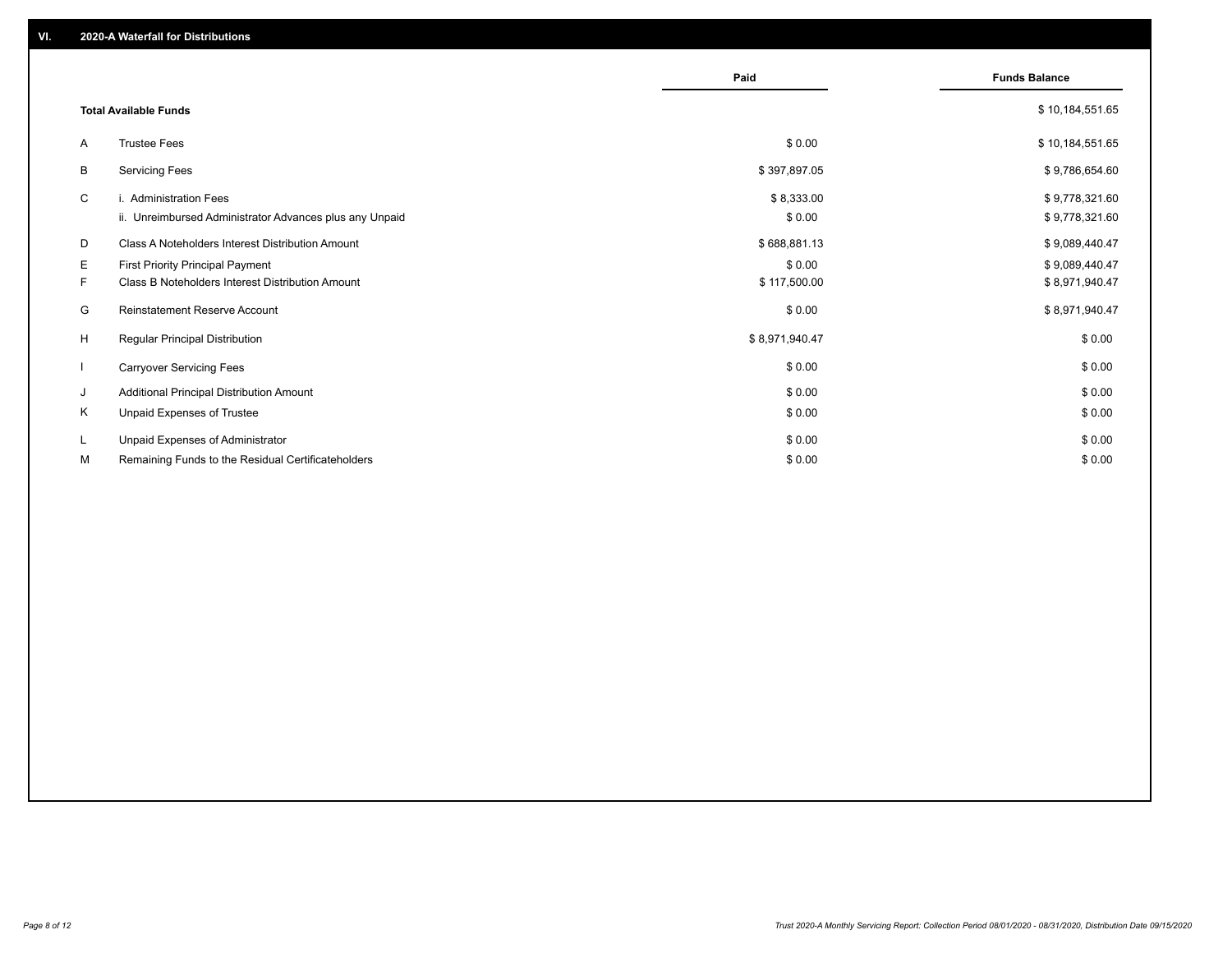| <b>Distribution Amounts</b>                                |                         |                         |                         |
|------------------------------------------------------------|-------------------------|-------------------------|-------------------------|
|                                                            | A <sub>1</sub>          | A <sub>2</sub> A        | A <sub>2</sub> B        |
| Cusip/Isin                                                 | 78449UAA6               | 78449UAB4               | 78449UAC2               |
| <b>Beginning Balance</b>                                   | \$145,842,830.88        | \$320,000,000.00        | \$50,000,000.00         |
| Index                                                      | <b>LIBOR</b>            | <b>FIXED</b>            | <b>LIBOR</b>            |
| Spread/Fixed Rate                                          | 0.30%                   | 2.23%                   | 0.83%                   |
| Record Date (Days Prior to Distribution)                   | 1 NEW YORK BUSINESS DAY | 1 NEW YORK BUSINESS DAY | 1 NEW YORK BUSINESS DAY |
| <b>Accrual Period Begin</b>                                | 8/17/2020               | 8/15/2020               | 8/17/2020               |
| <b>Accrual Period End</b>                                  | 9/15/2020               | 9/15/2020               | 9/15/2020               |
| Daycount Fraction                                          | 0.08055556              | 0.08333333              | 0.08055556              |
| Interest Rate*                                             | 0.46188%                | 2.23000%                | 0.99188%                |
| <b>Accrued Interest Factor</b>                             | 0.000372070             | 0.001858333             | 0.000799014             |
| <b>Current Interest Due</b>                                | \$54,263.74             | \$594,666.67            | \$39,950.72             |
| Interest Shortfall from Prior Period Plus Accrued Interest | $\mathsf{\$}$ -         | $\frac{1}{2}$           | $\mathsf{\$}$ -         |
| <b>Total Interest Due</b>                                  | \$54,263.74             | \$594,666.67            | \$39,950.72             |
| <b>Interest Paid</b>                                       | \$54,263.74             | \$594,666.67            | \$39,950.72             |
| Interest Shortfall                                         | $\mathsf{\$}$ -         | $\frac{1}{2}$           | $$ -$                   |
| <b>Principal Paid</b>                                      | \$8,971,940.47          | $\frac{2}{3}$ -         | $$ -$                   |
| <b>Ending Principal Balance</b>                            | \$136,870,890.41        | \$320,000,000.00        | \$50,000,000.00         |
| Paydown Factor                                             | 0.040967765             | 0.000000000             | 0.000000000             |
| <b>Ending Balance Factor</b>                               | 0.624981235             | 1.000000000             | 1.000000000             |

\* Pay rates for Current Distribution. For the interest rates applicable to the next distribution date, please see https://www.salliemae.com/about/investors/data/SMBabrate.txt.

**VII. 2020-A Distributions**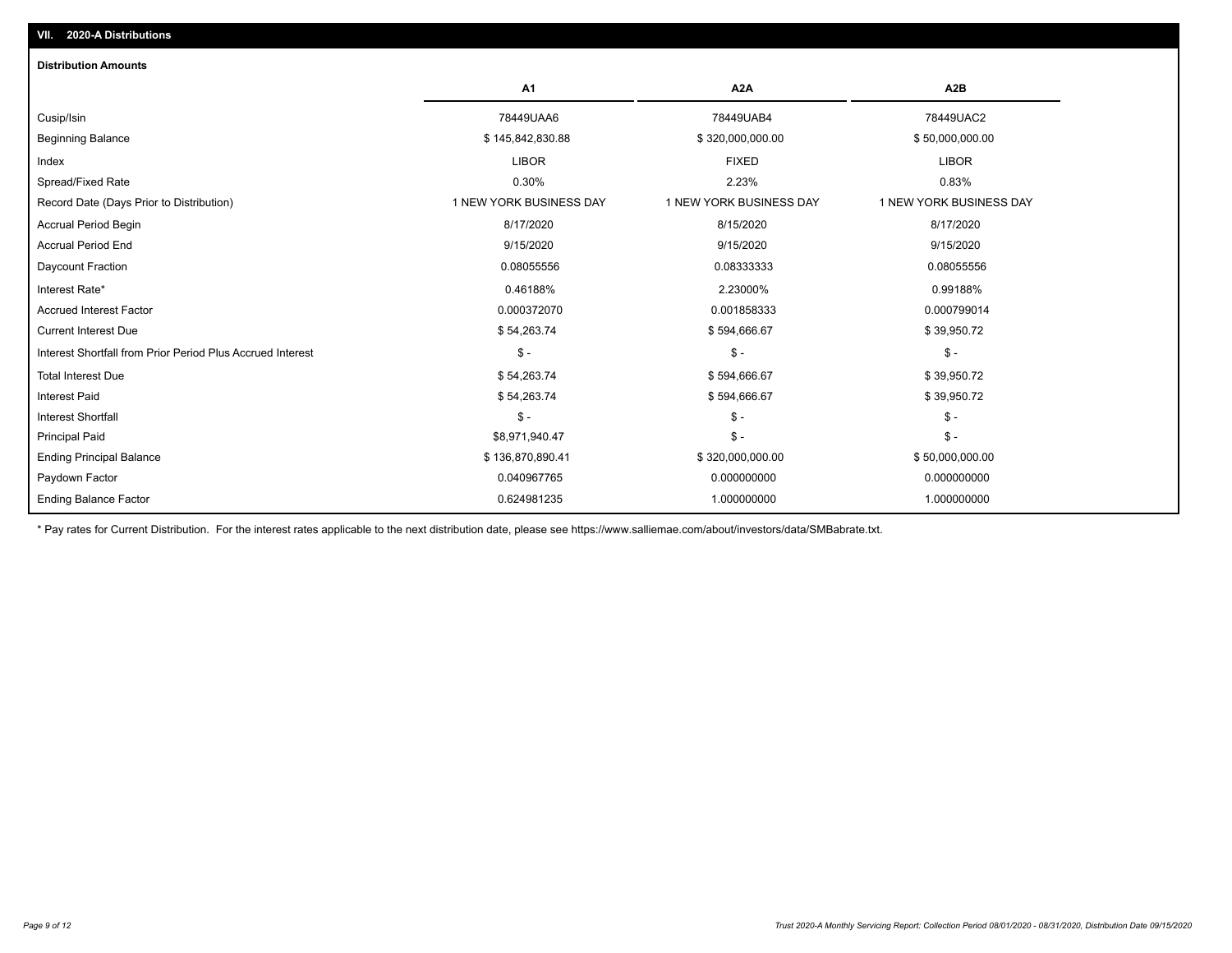| VII. 2020-A Distributions                                  |                         |
|------------------------------------------------------------|-------------------------|
| <b>Distribution Amounts</b>                                |                         |
|                                                            | В                       |
| Cusip/Isin                                                 | 78449UAD0               |
| <b>Beginning Balance</b>                                   | \$47,000,000.00         |
| Index                                                      | <b>FIXED</b>            |
| Spread/Fixed Rate                                          | 3.00%                   |
| Record Date (Days Prior to Distribution)                   | 1 NEW YORK BUSINESS DAY |
| Accrual Period Begin                                       | 8/15/2020               |
| <b>Accrual Period End</b>                                  | 9/15/2020               |
| Daycount Fraction                                          | 0.08333333              |
| Interest Rate*                                             | 3.00000%                |
| <b>Accrued Interest Factor</b>                             | 0.002500000             |
| <b>Current Interest Due</b>                                | \$117,500.00            |
| Interest Shortfall from Prior Period Plus Accrued Interest | $\mathsf{\$}$ -         |
| <b>Total Interest Due</b>                                  | \$117,500.00            |
| <b>Interest Paid</b>                                       | \$117,500.00            |
| Interest Shortfall                                         | $\mathbb{S}$ -          |
| <b>Principal Paid</b>                                      | $$ -$                   |
| <b>Ending Principal Balance</b>                            | \$47,000,000.00         |
| Paydown Factor                                             | 0.000000000             |
| <b>Ending Balance Factor</b>                               | 1.000000000             |

\* Pay rates for Current Distribution. For the interest rates applicable to the next distribution date, please see https://www.salliemae.com/about/investors/data/SMBabrate.txt.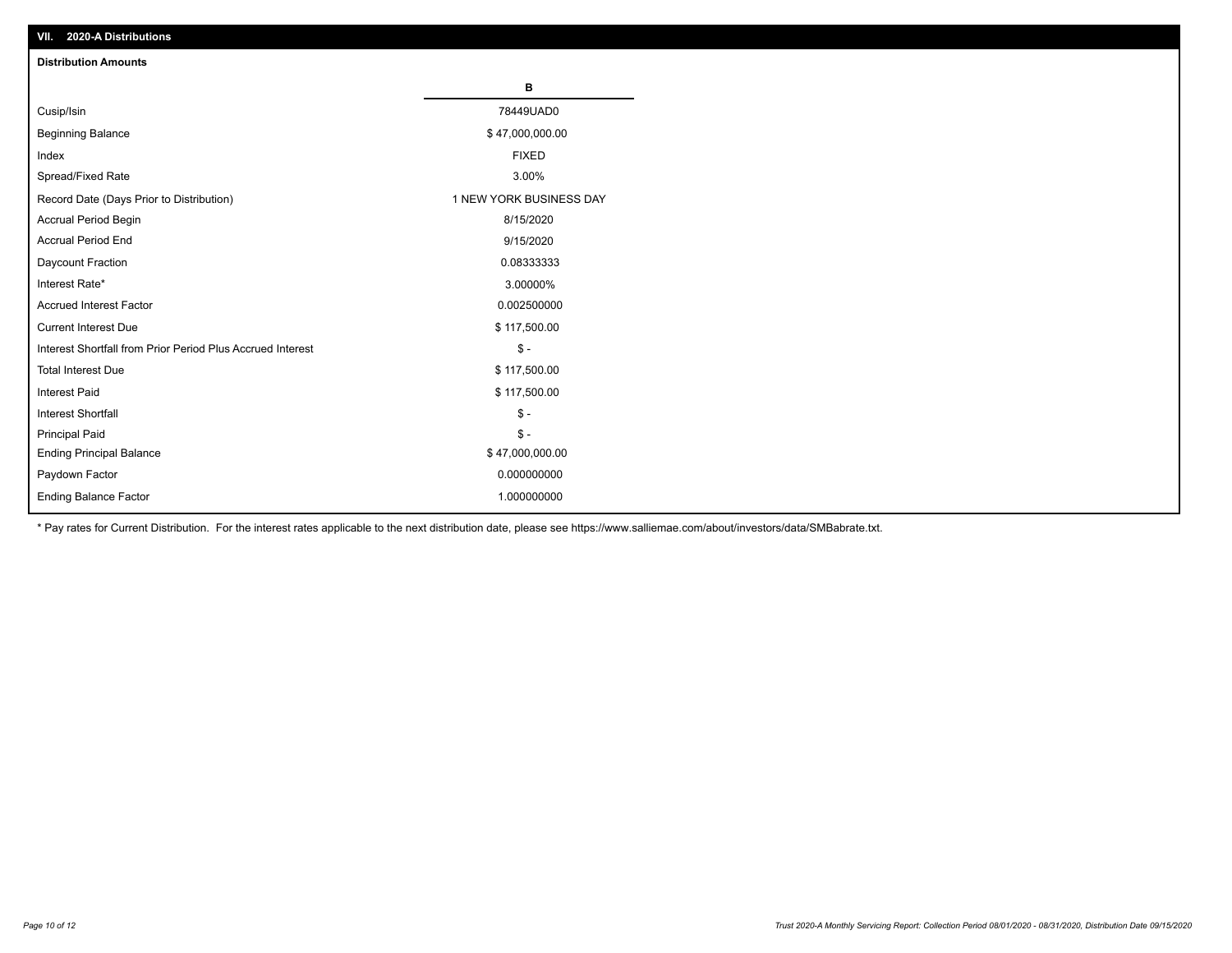#### **Since Issued Total CPR**

$$
\text{total CPR} = 1 - \left(\frac{APB}{PPB}\right)^{\left(\frac{12}{MSC}\right)}
$$

APB = Actual period-end Pool Balance PPB = Projected period-end Pool Balance assuming no prepayments and no defaults Pool Balance = Sum(Principal Balance + Interest Accrued to Capitalize Balance) MSC = Months Since Cut-Off

#### **Since-Issued Total Constant Prepayment Rate (CPR)**

Since-Issued Total CPR measures prepayments, both voluntary and involuntary, for a trust student loan pool over the life of a transaction. For each trust distribution, the actual month-end pool balance is compared against a month-end pool balance originally projected at issuance assuming no prepayments and defaults. For purposes of Since- Issued Total CPR calculations, projected period end pool balance assumes in-school status loans have up to a six month grace period before moving to repayment, grace status loans remain in grace status until their status end date and then to move to full principal and interest repayment, loans subject to interim interest or fixed payments during their in-school and grace period continue paying interim interest or fixed payments until full principal and interest repayment begins, all other trust loans are in full principal and interest repayment status, and that no trust loan in full principal and interest repayment moves from full principal and interest repayment status to any other status.

#### **Weighted Average Coupon**

*WAC1 = APB* ((*CIR*)\*(*APB*))

*WAC2 = APB*  $\frac{((APCL)^{*}(APB))}{APB}$  wac<sub>3</sub> =  $\frac{((ACTL)^{*}(A)P}{APB}$ 



APB = Actual period-end Pool Balance

CIR = Average of the Contractual Interest Rate (1)

APCL = Average of the Applicable Interest Rate (2)

ACTL = Average of the Actual Interest Rate (3)

#### **Weighted Average Coupon (WAC)**

(1) Contractual Interest Rate represents the interest rate indicated in the Promissory Note

(2) Appliclable Interest Rate represents the interest rate after rate reductions, if applicable, are applied

(3) Actual Interest Rate represents the interest rate when borrower incentive programs and rate reductions, if applicable, are applied